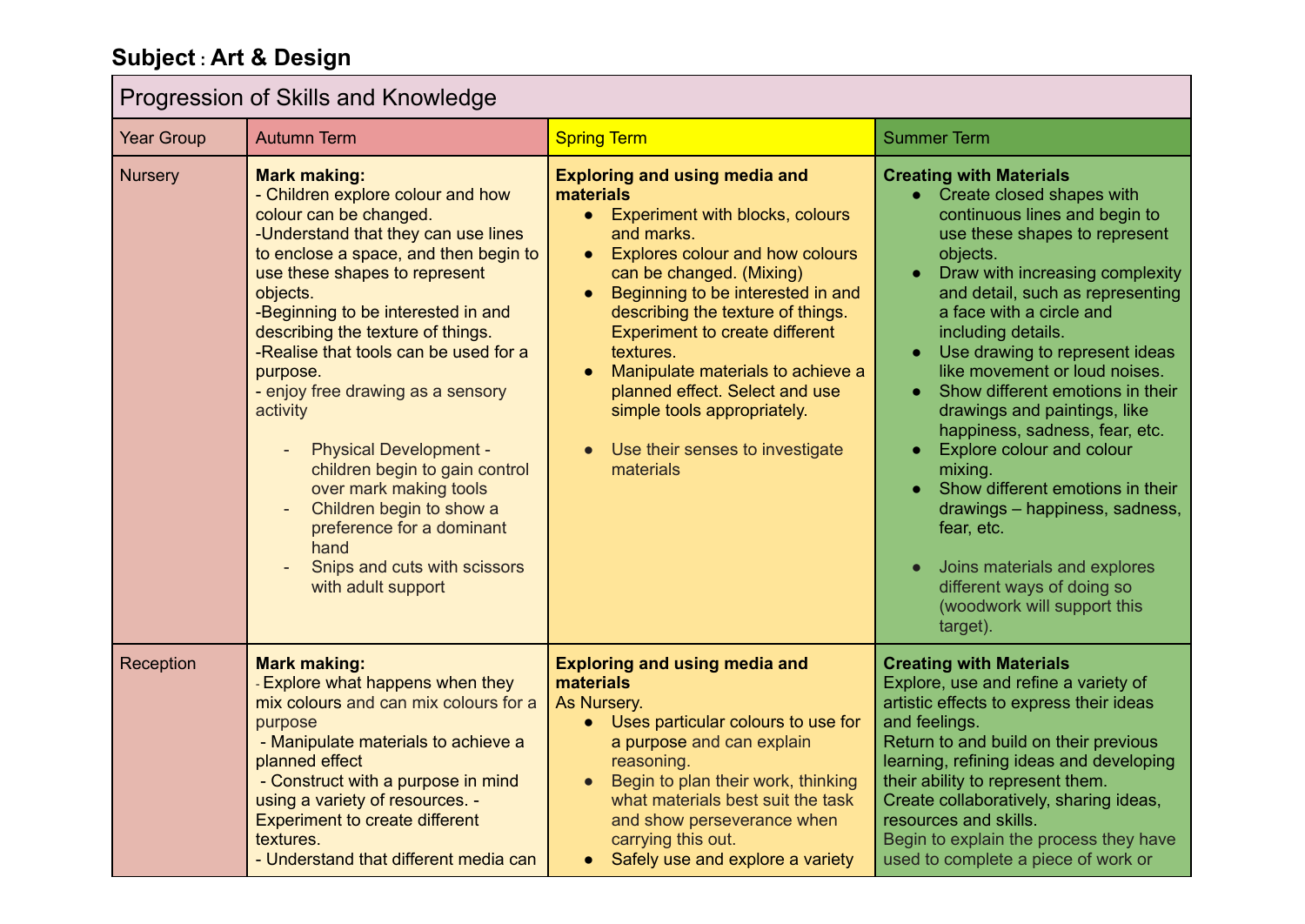|        | be combined to create new effects.<br>-They experiment with colour, design,<br>texture, form and function.<br>-Children use what they have learnt<br>about media and materials in original<br>ways thinking about uses and<br>purposes.<br>PD - begins to hold pencils and mark<br>making tools using modified or tripod<br>pencil grip.<br>Begins to snip and cut with scissors<br>independently. | of materials, tools and<br>techniques, experimenting with<br>colour, design, texture, form and<br>function.                                                                                                                                                                                      | project, explaining the finer detail of<br>their work and sharing their creations<br>with their peers.                                                                                                                                                                                                                     |
|--------|----------------------------------------------------------------------------------------------------------------------------------------------------------------------------------------------------------------------------------------------------------------------------------------------------------------------------------------------------------------------------------------------------|--------------------------------------------------------------------------------------------------------------------------------------------------------------------------------------------------------------------------------------------------------------------------------------------------|----------------------------------------------------------------------------------------------------------------------------------------------------------------------------------------------------------------------------------------------------------------------------------------------------------------------------|
| Year 1 | <b>Collage:</b><br>Can they cut and tear paper and<br>cards for their collages?<br>Can they gather and sort the<br>materials they will need?                                                                                                                                                                                                                                                       | Drawing:<br>Can they communicate something about<br>themselves in their drawing?<br>Can they create moods in their<br>drawings?<br>Can they draw using pencil and<br>crayons?<br>Can they draw lines of different shapes<br>and thickness, using 2 different media<br>e.g. pencils and graphite? | <b>Painting:</b><br>Can they communicate something<br>about themselves in their painting?<br>Can they create moods in their<br>paintings?<br>Can they choose to use thick and thin<br>brushes as appropriate?<br>Can they paint a picture of something<br>they can see?<br>Can they name the primary secondary<br>colours? |
|        | Knowledge and understanding:<br>Can they describe what they can see<br>and like in the work of an artist?<br>Can they ask sensible questions<br>about a piece of art?                                                                                                                                                                                                                              | Knowledge and understanding:<br>Can they describe what they can see<br>and like in the work of an artist?<br>Can they ask sensible questions about a<br>piece of art?                                                                                                                            | Knowledge and understanding:<br>Can they describe what they can see<br>and like in the work of an artist?<br>Can they ask sensible questions about<br>a piece of art?                                                                                                                                                      |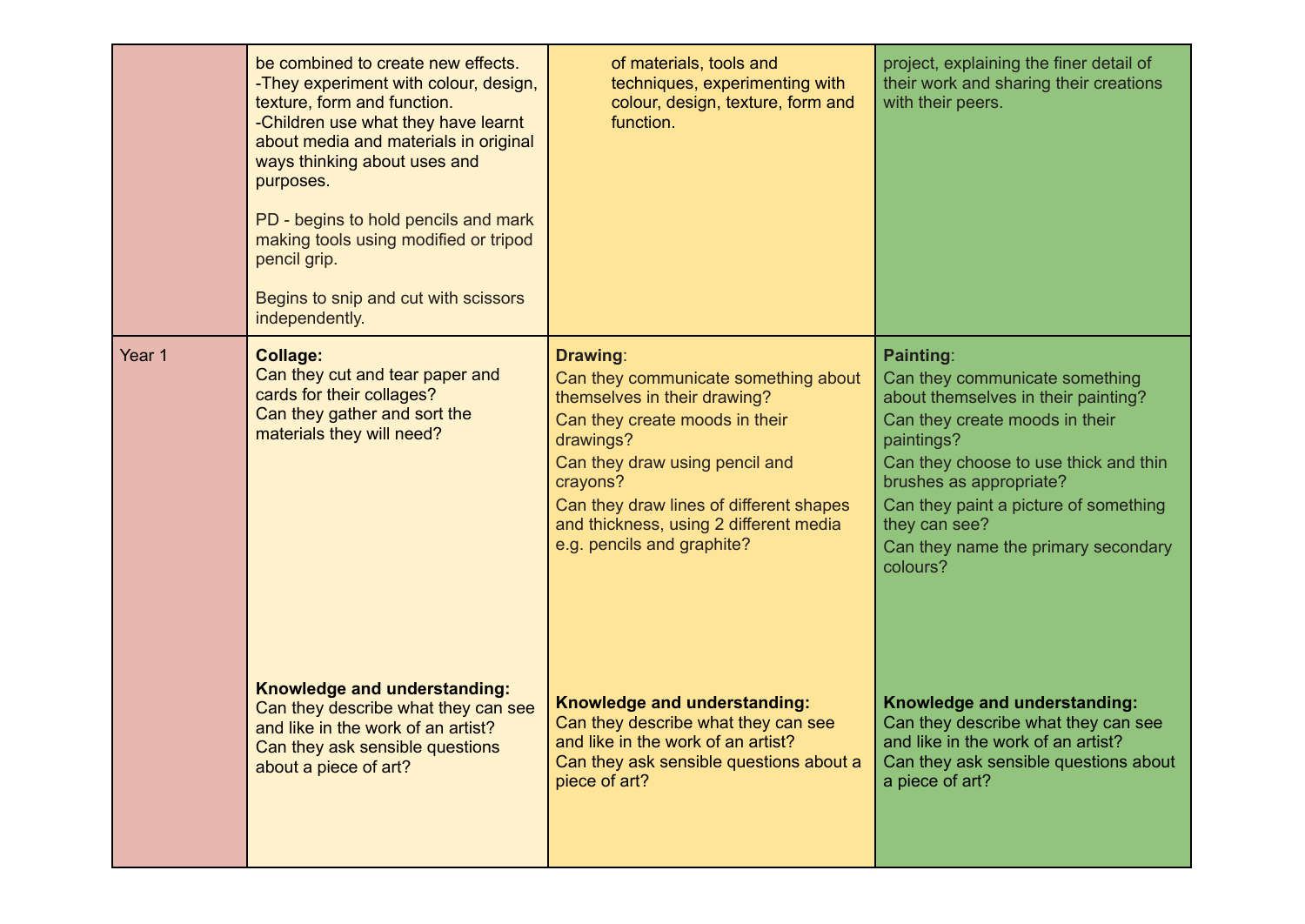| Year <sub>2</sub> | <b>Painting:</b><br>Can they mix paint to create all the<br>secondary colours?<br>Can they mix and match colours,<br>predict outcomes?<br>Can they make tints by adding colour<br>to white?<br>Can they make darker tones by<br>adding black? | <b>Sculpture:</b><br>Can they make a clay pot?<br>Can they join two finger pots together?<br>Can they add texture by using tools?<br>Can they make different kinds of<br>shapes?<br>Can they cut, roll and coil materials such<br>as clay, dough or plasticine? | Drawing:<br>Can they use three different grades of<br>pencil in their drawing (4B, 8B, HB)?<br>Can they use charcoal, pencil and<br>pastels?<br>Can they create different tones using<br>light and dark?<br>Can they show patterns and texture in<br>their drawings?<br>Can they use a viewfinder to focus on a<br>specific part of an artefact before<br>drawing it? |
|-------------------|-----------------------------------------------------------------------------------------------------------------------------------------------------------------------------------------------------------------------------------------------|-----------------------------------------------------------------------------------------------------------------------------------------------------------------------------------------------------------------------------------------------------------------|-----------------------------------------------------------------------------------------------------------------------------------------------------------------------------------------------------------------------------------------------------------------------------------------------------------------------------------------------------------------------|
|                   | Knowledge and understanding:                                                                                                                                                                                                                  | Knowledge and understanding:                                                                                                                                                                                                                                    | Knowledge and understanding:                                                                                                                                                                                                                                                                                                                                          |
|                   | Can they talk about and answer                                                                                                                                                                                                                | Can they talk about and answer                                                                                                                                                                                                                                  | Can they talk about and answer                                                                                                                                                                                                                                                                                                                                        |
|                   | questions about the starting point,                                                                                                                                                                                                           | questions about the starting point, and                                                                                                                                                                                                                         | questions about the starting point, and                                                                                                                                                                                                                                                                                                                               |
|                   | and choices they have made, e.g.                                                                                                                                                                                                              | choices they have made, e.g. chosen                                                                                                                                                                                                                             | choices they have made, e.g. chosen                                                                                                                                                                                                                                                                                                                                   |
|                   | chosen tools, media, materials?                                                                                                                                                                                                               | tools, media, materials?                                                                                                                                                                                                                                        | tools, media, materials?                                                                                                                                                                                                                                                                                                                                              |
|                   | Can they talk about the similarities                                                                                                                                                                                                          | Can they talk about the similarities and                                                                                                                                                                                                                        | Can they talk about the similarities and                                                                                                                                                                                                                                                                                                                              |
|                   | and differences between different                                                                                                                                                                                                             | differences between different artists, craft                                                                                                                                                                                                                    | differences between different artists,                                                                                                                                                                                                                                                                                                                                |
|                   | artists, craft makers or designers?                                                                                                                                                                                                           | makers or designers?                                                                                                                                                                                                                                            | craft makers or designers?                                                                                                                                                                                                                                                                                                                                            |
|                   | Can they describe what they like                                                                                                                                                                                                              | Can they describe what they like about                                                                                                                                                                                                                          | Can they describe what they like about                                                                                                                                                                                                                                                                                                                                |
|                   | about their own work and the work of                                                                                                                                                                                                          | their own work and the work of others                                                                                                                                                                                                                           | their own work and the work of others                                                                                                                                                                                                                                                                                                                                 |
|                   | others using appropriate language                                                                                                                                                                                                             | using appropriate language e.g. 'I like                                                                                                                                                                                                                         | using appropriate language e.g. 'I like                                                                                                                                                                                                                                                                                                                               |
|                   | e.g. 'I like the way a fine tip brush is                                                                                                                                                                                                      | the way a fine tip brush is used to add                                                                                                                                                                                                                         | the way a fine tip brush is used to add                                                                                                                                                                                                                                                                                                                               |
|                   | used to add detail'?                                                                                                                                                                                                                          | detail'?                                                                                                                                                                                                                                                        | detail'?                                                                                                                                                                                                                                                                                                                                                              |
| Year <sub>3</sub> | <b>Paper mosaic/Collage:</b>                                                                                                                                                                                                                  | Drawing:                                                                                                                                                                                                                                                        | <b>Painting:</b>                                                                                                                                                                                                                                                                                                                                                      |
|                   | Can they create individual and group                                                                                                                                                                                                          | Can they show expressions in their                                                                                                                                                                                                                              | Can they predict with accuracy the                                                                                                                                                                                                                                                                                                                                    |
|                   | collages?                                                                                                                                                                                                                                     | drawings?                                                                                                                                                                                                                                                       | colours that they mix?                                                                                                                                                                                                                                                                                                                                                |
|                   | Can they use different materials on                                                                                                                                                                                                           | Can they use their sketches to produce a                                                                                                                                                                                                                        | Do they know where each of the                                                                                                                                                                                                                                                                                                                                        |
|                   | the collage and explain why they                                                                                                                                                                                                              | final piece of work?                                                                                                                                                                                                                                            | primary and secondary colours sit on                                                                                                                                                                                                                                                                                                                                  |
|                   | have chosen them?                                                                                                                                                                                                                             | Can they write an explanation of their                                                                                                                                                                                                                          | the colour wheel?                                                                                                                                                                                                                                                                                                                                                     |
|                   | Can they use repeated patterns in                                                                                                                                                                                                             | sketch?                                                                                                                                                                                                                                                         | Can they create a background using a                                                                                                                                                                                                                                                                                                                                  |
|                   | their collage?                                                                                                                                                                                                                                | Can they combine media to show                                                                                                                                                                                                                                  | wash?                                                                                                                                                                                                                                                                                                                                                                 |
|                   | Can they cut very accurately? Can                                                                                                                                                                                                             | different tones and texture? E.g. pencil,                                                                                                                                                                                                                       | Can they use a range of tools to create                                                                                                                                                                                                                                                                                                                               |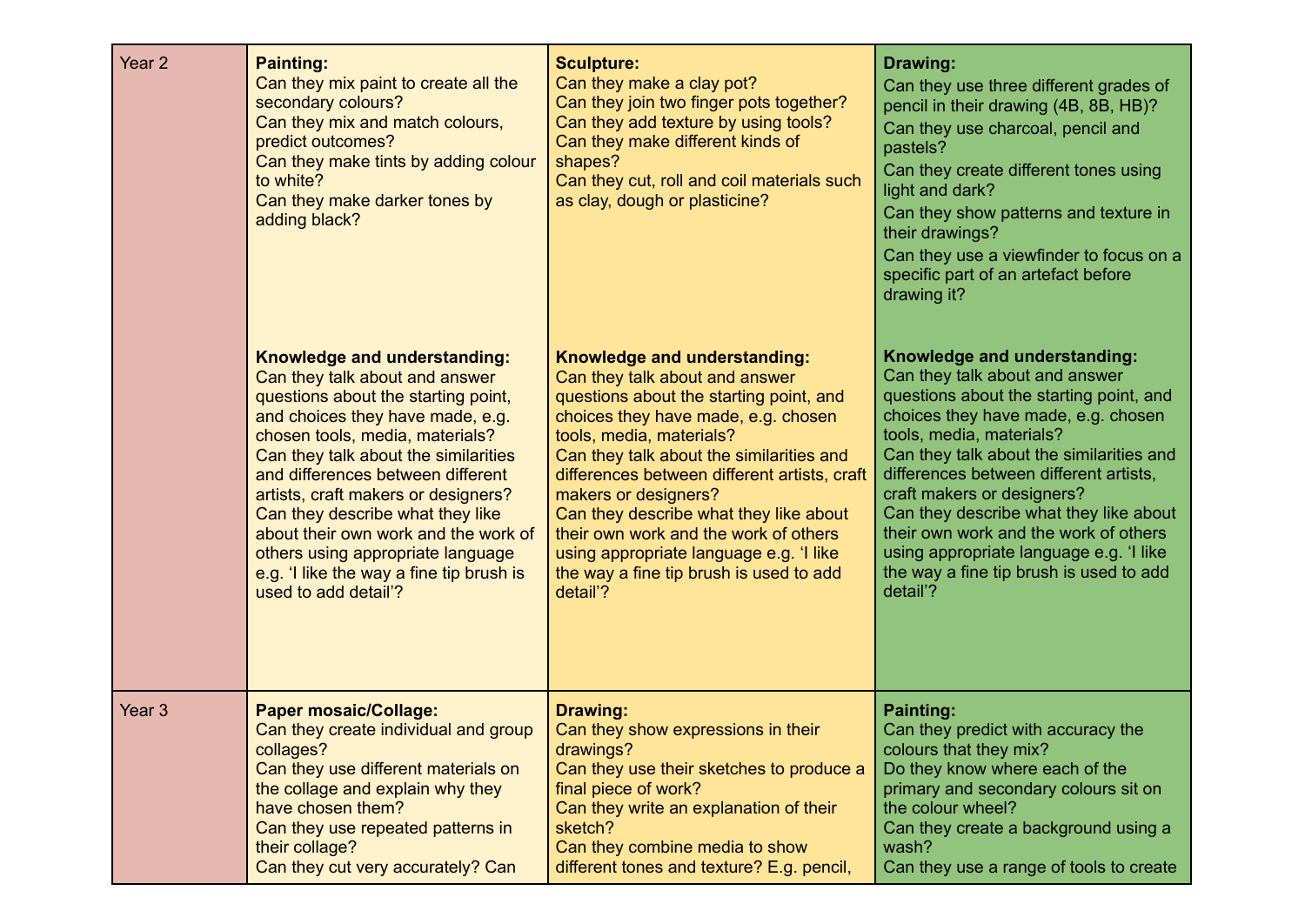|        | they overlap materials? Can they<br>experiment using different colours?<br>Can they use mosaics? Can they use<br>montage?                                                                                                                                                                                      | graphite, felt tip                                                                                                                                                                                                                                                                                                                                                                                                                       | different effects? E.g. sponge, brush,<br>glue spreader, cotton bud                                                                                                                                                                                                                                                  |
|--------|----------------------------------------------------------------------------------------------------------------------------------------------------------------------------------------------------------------------------------------------------------------------------------------------------------------|------------------------------------------------------------------------------------------------------------------------------------------------------------------------------------------------------------------------------------------------------------------------------------------------------------------------------------------------------------------------------------------------------------------------------------------|----------------------------------------------------------------------------------------------------------------------------------------------------------------------------------------------------------------------------------------------------------------------------------------------------------------------|
|        | Knowledge and understanding:<br>Can they describe how they are<br>feeling when looking at an artist's<br>work and what the artist is trying to<br>express in his work?<br>Can they explore work from other<br>cultures e.g. the Romans?<br>Can they explore work for other<br>periods of time e.g. the Romans? | Knowledge and understanding:<br>Can they describe how they are feeling<br>when looking at an artist's work and what<br>the artist is trying to express in his work?<br>Can they explore work from other<br>cultures e.g. Stone Age art?<br>Can they explore work for other periods<br>of time e.g. Stone Age art?                                                                                                                        | Knowledge and understanding:<br>Can they describe how they are feeling<br>when looking at an artist's work and<br>what the artist is trying to express in his<br>work?<br>Can they explore work from other<br>cultures e.g. Ancient Egypt?<br>Can they explore work for other periods<br>of time e.g. Ancient Egypt? |
| Year 4 | <b>Sculpture:</b><br>Can they work with 2D cards to make<br>a 3D form using a range of materials<br>to stick with?<br>Can they work with real life size<br>materials? Can they experiment with<br>and process to design and make 3D<br>form?<br>Can I sculpt clay and other moldable<br>materials?             | <b>Drawing:</b><br>Can they begin to show facial<br>expressions and body language in their<br>sketches?<br>Can they identify and draw simple<br>objects, and use marks and lines to<br>produce texture?<br>Can they organise line, tone, shape and<br>colour to represent figures and forms in<br>movement by using charcoal?<br>Can they show reflections?<br>Can they explain why they have chosen<br>specific materials to draw with? | <b>Painting:</b><br>Can they create all the colours they<br>need?<br>Can they create mood in their painting?<br>Can they select from a range of tools<br>and reasons?                                                                                                                                                |
|        | Knowledge and understanding:<br>Can they experiment with different<br>styles which artists have used?<br>Can they explain art from other<br>periods of history e.g. Anglo Saxons?                                                                                                                              | Knowledge and understanding:<br>Can they experiment with different styles<br>which artists have used?<br>Can they explain art from other periods<br>of history e.g. Ancient Greece?                                                                                                                                                                                                                                                      | Knowledge and understanding:<br>Can they experiment with different<br>styles which artists have used?<br>Can they explain art from other periods<br>of history e.g. Mayans?                                                                                                                                          |
| Year 5 | <b>Digital Art:</b><br>Can they create a piece of art work<br>which includes the integration of                                                                                                                                                                                                                | <b>Painting:</b><br>Can they express emotions accurately<br>through their painting?                                                                                                                                                                                                                                                                                                                                                      | Drawing:<br>Do they successfully use tone to create<br>mood and feeling?                                                                                                                                                                                                                                             |